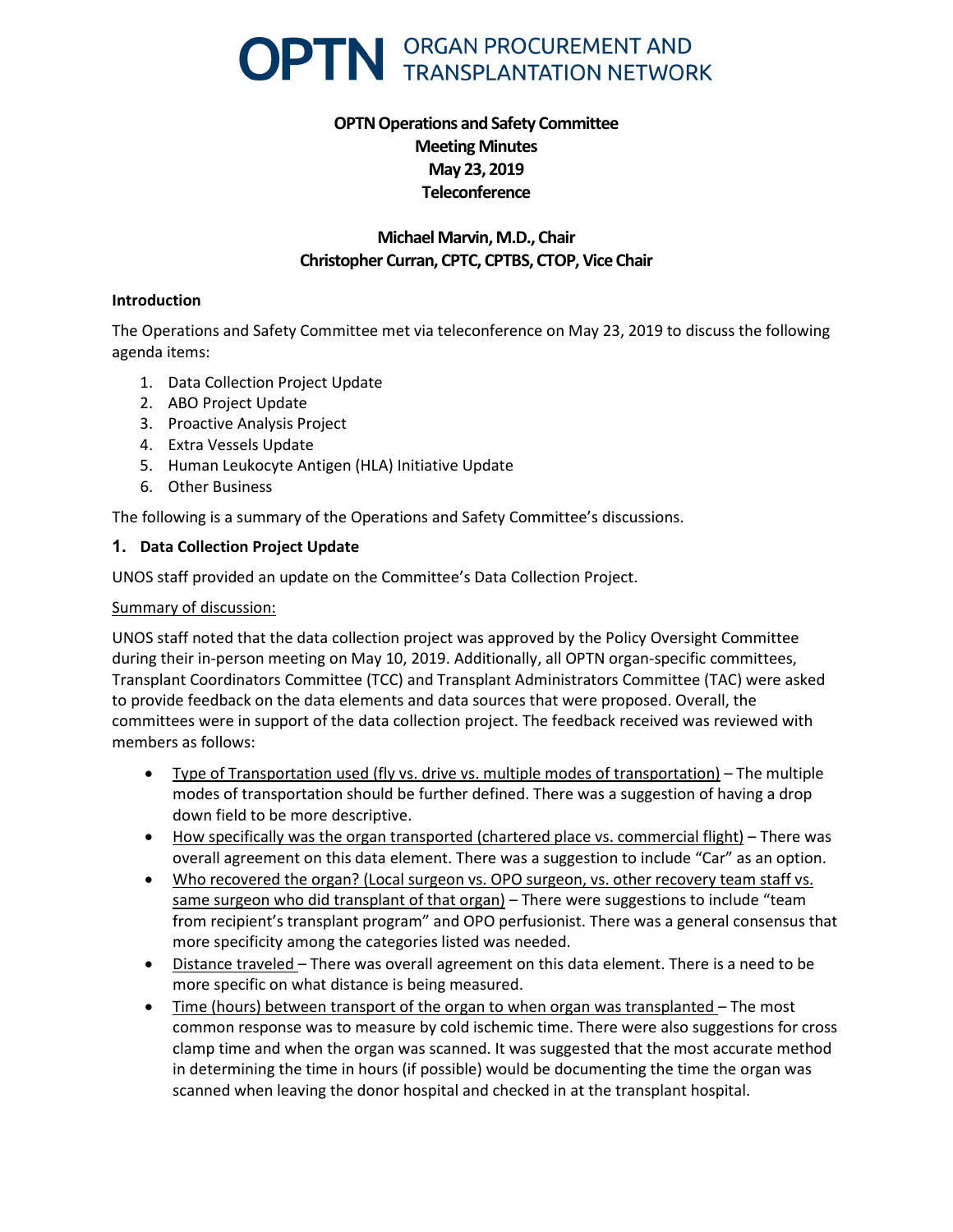UNOS staff continued by reviewing the feedback on the proposed source of data collection. There was general support for the data to be collected either on the Donor Organ Disposition Form or the Deceased Donor Registration (DDR) form as proposed by the Committee. There were some suggestions to use the Transplant Candidate Registration form (TCR) or the Transplant Recipient Registration form (TRR) with the thought being that the transplant programs would be collecting the majority of the data points.

UNOS staff summarized the additional feedback received that included a concern that the collection of additional data may present administrative burden, and questions about who would collect the data. There was also a suggestion of having cost/travel fees as a data element but there was an understanding that this information may be too complicated to collect due to variation among programs.

The Committee Chair asked members for their thoughts on the responses provided. The Committee Chair stated that for the first data element regarding modes of transportation, there should be a drop down feature where the member could record the initial mode of transportation and then ask if there was an additional mode. If the answer is yes, there could be another drop down feature to record the additional modes of transportation. This would ensure that all modes of transportation are documented.

A member stated that the data would be dependent on who is entering the information. The transplant program may not know all of the modes of transportation that were taken. The Committee Chair stated that from experience, the arranging of transportation is done by the Organ Procurement Organizations (OPOs). The member stated that the OPOs should be collecting the data with the thought that there may be instances where the OPOs would hand the document off to the transplant programs. The Committee Chair agreed with this point and asked members for their thoughts from an OPO perspective.

Another member stated that it seems like the OPOs electronic donor record may be the best place to document the data. The data should be fairly easy to track by having the OPO collect this information. The Committee Chair stated that from experience with livers, the OPO makes the arrangements for travel. However, there are occasions where this is not always the case as there could be outside institutions that make these arrangements. The member continued by stating that it depends on who is setting up the transportation. If someone is coming from outside of the area, the transplant program or the OPOs typically organizes the transportation for them. The host OPO is not involved with the logistics other than the transportation from the airport to the hospital and back.

The Vice Chair stated that the responsibility for collecting this information should fall on the host OPO. Although some arrangements may not be made by the OPO, this information is known by the OPO and can be documented in UNet. The variability of OPO electronic medical records (EMRs) are so significant among programs that it makes sense for OPOs to have their own process. The data points can be collected in UNet or other forms.

The Vice Chair recommended discussing this information at the AOPO conference to get additional feedback. The Vice Chair propose to have this topic added to the procurement council meeting agenda.

The Committee Chair continued with the next data point pertaining to the recovery surgeon. The Committee Chair commented that adding "OPO perfusionist" is not necessary. The Committee Chair continued by stating that the question should pertain to the various scenarios that can occur during the recovery process. For example, if a surgeon goes to recover an liver for their program, deems the liver as unacceptable for their patient, but still recovers the liver for another program, there should be some delineation to this particular scenario. The Committee Chair suggested that there should be a field that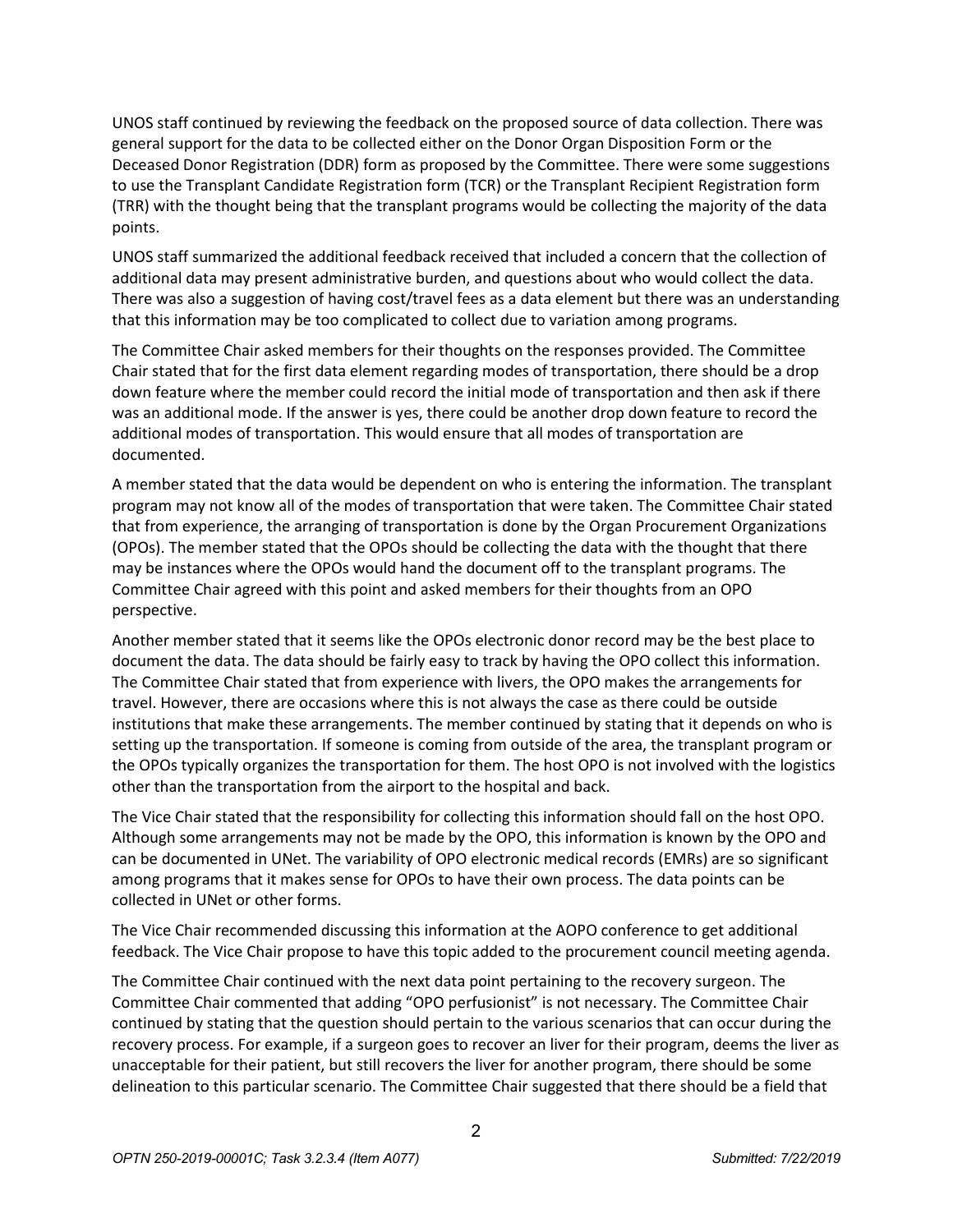reflects this type of scenario by having choices such as "Intended primary team surgeon", "OPO staff surgeon", or "Local surgeon".

The Vice Chair voiced agreement with this point and stated that this is something that OPOs will need to start tracking. It was suggested that there should be a drop down list with options that include:

- Primary program recovering for themselves
- Primary program declined but continued recovery
- Voluntary surgeon
- OPO surgeon
- Contract surgeon

The Committee Chair stated that this should be organ specific. The Vice Chair agreed with this and added that there can be work done on the proposed wording for the variable scenarios.

The Committee Chair continued with the last two proposed data elements regarding distance traveled and time (hours) between transport of the organ and when the organ was transplanted. The Committee Chair stated that for distance traveled, it would be too complicated to try to delve down into how many miles are done by car, or plane and that the distance measured should just be from donor program to recipient program. The rest of the data could be captured by the mode of transport. As it pertains to time, cold ischemic time very often is calculated based on the thoughts of the surgical team as to how rapidly they will need to get the organ in. Having cold ischemic time as a metric would not be able to model behavior and would be most susceptible to behavior changes. The data that is already being collected would be more helpful such as cross clamp time and when the organ is checked in. The organ check in is supposed to happen within an hour of getting to the transplant program, which is a key time that will change with broader distribution. Another metric that should be included is the first anastomosis time, which is also already documented

A member stated that there seems to be a lot of different points that can be measured. The organ being scanned out of the OR to when the organ is checked in would speak to the transportation time. Any measurement between any of these two points may help pinpoint where delays are happening. The Committee Chair stated that there is a consensus that this does make sense but there could be a burden to include all of this additional information.

UNOS staff clarified that in regards to the check in time, the majority of programs are not necessarily recording this information in TransNet. The Committee Chair stated that as a transplant program, this information has to be recorded and it should be fairly easy to have this piece of data entered.

A member stated that at their transplant program, the organ is checked in, through their transfusion services, which does not make the data easily accessible. The Vice Chair asked for clarification that transplant programs are not entering this information into TransNet or any other systems. The member confirmed that this was correct and that this information is collected within the programs' own systems. It will be an additional step for transplant programs to find this information and entering the data.

Another member voiced agreement that this information is something that can be obtained but stated that the Committee should be thoughtful on what data elements are being proposed to be added.

There were no additional questions or comments.

### **2. ABO Project Update**

The Vice Chair provided members with an update of the ABO project.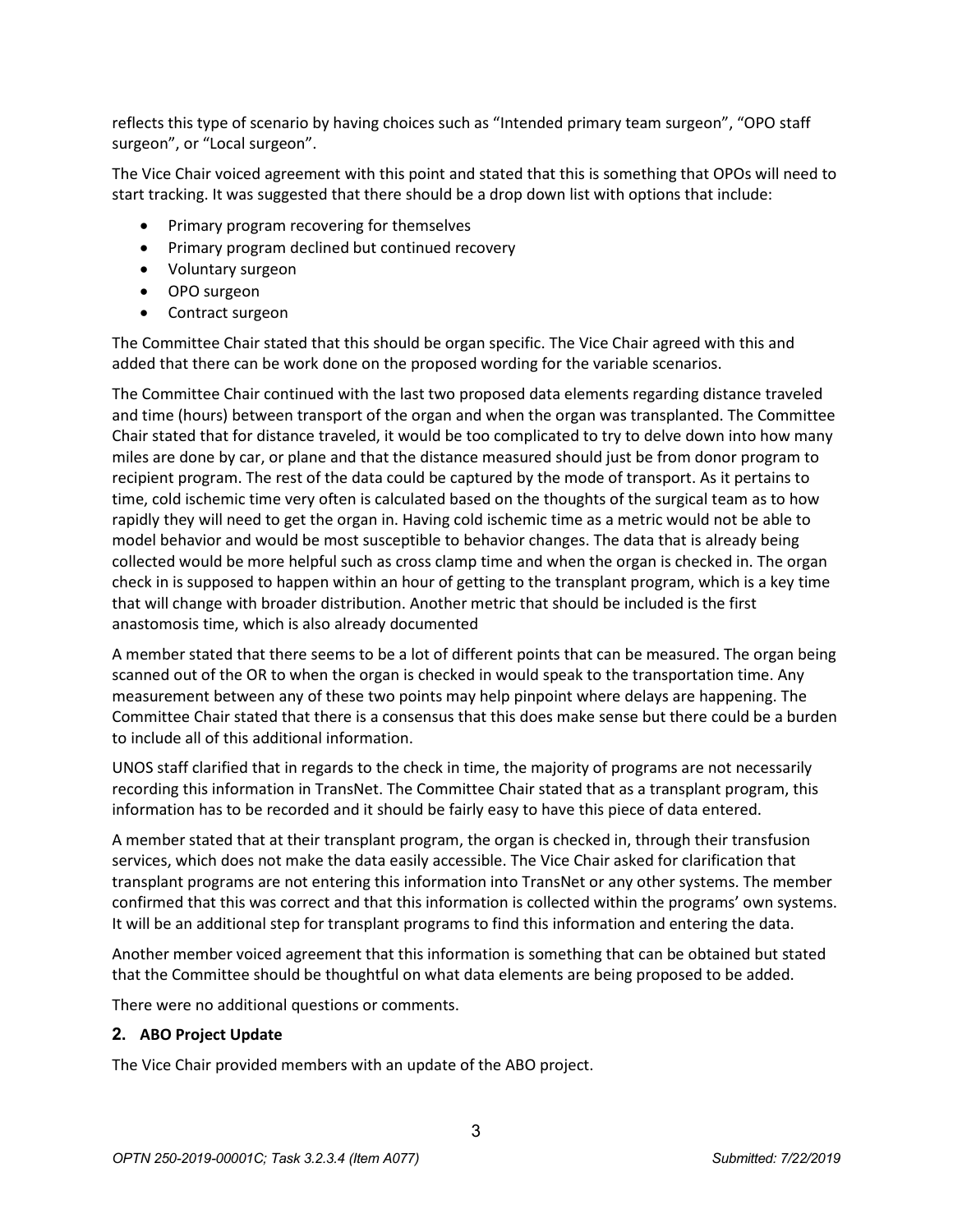# Summary of discussion:

The Vice Chair noted that during the May 2, 2019 workgroup call, an SME presented to the workgroup on alternative methods for ABO determination. The presentation provided information that would be included in the guidance document.

The focus of the next workgroup call will be defining massive transfusion and understanding this concept better. The workgroup would like to provide some definitions that OPOs can refer to when considering whether or not to use alternative testing methodologies.

The Vice Chair continued by stating that the project form will be updated to submit to the Policy Oversight Committee (POC) for review and approval. Previously, this project was submitted to the POC with the recommendation that the Committee needed to better define the project. The project has since been better defined as a guidance document and proposed policy changes.

The next workgroup meeting will be on June 6, 2019. There were no additional questions or comments.

# **3. Proactive Analysis Project**

UNOS staff provided an update of the proposed Proactive Analysis Project.

# Summary of discussion:

UNOS staff stated that there have been two confirmed and three tentative responses from members interested in participating in the proposed project. In order to make the project effective, there needs to be at least ten participants. Additionally, the Organizational Excellence team has a heavy agenda in October which will limit their resources to the Committee. Committee leadership suggested to postpone the initiative for now and restart the effort in the spring.

There were no additional questions or comments.

# **4. Guidance Document on Effective Practices in Broader Distribution**

The Committee Chair provided members with an update on the Committee's guidance document.

### Summary of discussion:

The Committee Chair stated that the guidance document was presented to the Board Policy Group and it was approved to go on the consent agenda and recommended for Board approval.

### **5. Extra Vessels Update**

UNOS staff provided an update on the extra vessels project.

### Summary of discussion:

UNOS staff updated members by stating that all of the organ labels have been slightly revamped and will go live on July  $1<sup>st</sup>$ . The extra vessels labels are currently waiting for programming and should go into effect in August.

There were no additional questions or comments.

### **6. Human Leukocyte Antigen (HLA) Initiative Update**

The Committee Chair provided an update on the Committee's HLA initiative.

### Summary of discussion:

The Committee Chair provided an update from the HLA initiative which was to eliminate as much hand entry as possible. The Committee recently had a conversation with Histocompatibility Committee